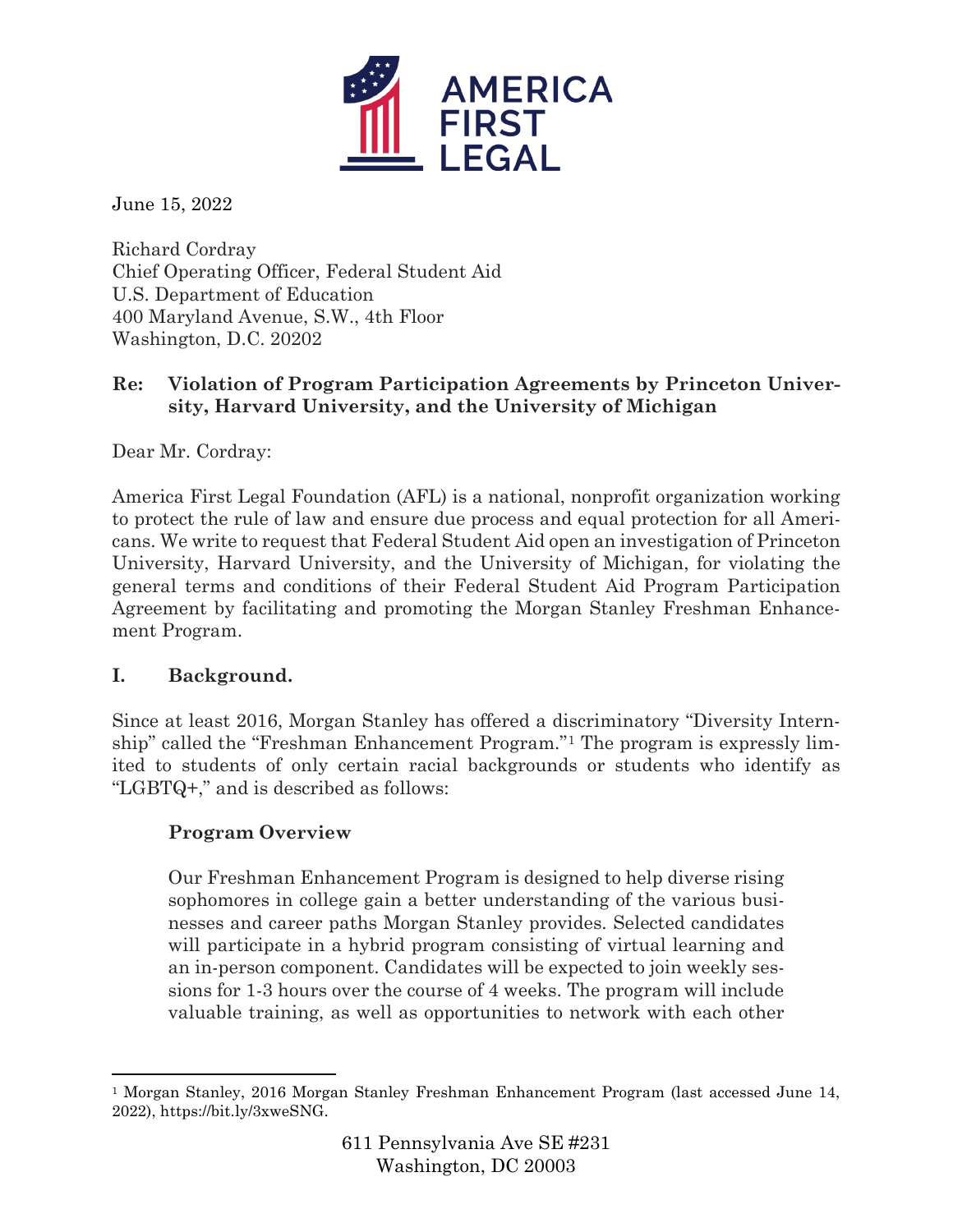and learn from Morgan Stanley professionals across our divisions. Participants will have the opportunity to interview for the 2023 Sophomore Summer Analyst Programs for the specific track they are in.

\*\*\*

### **Skills and Qualifications**

● You are a Black, Hispanic, Native American, and/or LGBTQ+ fresh-man undergraduate student (class of [2](#page-1-0)025).<sup>2</sup>

It appears that the chosen students are paid for their participation in this program.<sup>[3](#page-1-1)</sup>

## **II. The Violations are Longstanding and Continuing in Nature.**

Each of these institutions has signed a program participation agreement with the Office of Federal Student Aid. Accordingly, each institution has agreed—in writing that it is subject to and will comply with the program statutes and implementing regulations for institutional eligibility set forth in 34 C.F.R. Part 600; the general provisions of Part F and Part G of Title IV of the Higher Education Act of 1965; and the Student Assistance General Provisions regulations at 34 C.F.R. Part 668. Also, each institution has agreed to comply with Title VI of the Civil Rights Act of 1964, as amended, and its implementing regulations at 34 C.F.R. Parts 100 and 101 (barring discrimination on the basis of race, color, or national origin); and with Title IX of the Education Amendments of 1972, and its implementing regulations, 34 C.F.R. Part 106 (barring discrimination on the basis of sex).

As the Project on Fair Representation stated in a letter earlier this year, the Freshman Enhancement Program is "blatantly illegal and immoral."[4](#page-1-2) Therefore, federally funded institutions that promote or facilitate it necessarily subject White, Asian, and heterosexual students to discrimination, segregation, and denial of services or benefits based on race, color, national origin, or sex, and, accordingly, violate both Title VI and Title IX.[5](#page-1-3) Furthermore, the evidence is that these violations are long-standing and likely to reoccur.

<span id="page-1-0"></span><sup>2</sup> Morgan Stanley, 2022 Freshman Enhancement Program (New York) (last accessed June 14, 2022), https://bit.ly/3x6LImD.

<span id="page-1-1"></span><sup>3</sup> Harvard University, Office of Career Services, "Application Deadline: Morgan Stanley 2020 Freshman Enhancement Program" (last accessed June 14, 2022), https://bit.ly/3mxQFQS ("Selected candidates will participate in a 1-week paid program at our offices in New York City.").

<span id="page-1-2"></span><sup>4</sup> Letter from C. Boyden Gray to Eric Grossman, Chief Legal Officer, Morgan Stanley, and Ramona E. Romero, General Counsel, Princeton University (Feb 15, 2022), https://bit.ly/3xg0pnC; *Bob Jones Univ. v. United States*, 461 U.S. 574, 593 (1983) ("racial discrimination in education violates a most fundamental national public policy, as well as rights of individuals"); *see also* 42 U.S.C. §§ 2000e-2(a), (d).

<span id="page-1-3"></span><sup>5</sup> *See, e.g.,* 34 CFR §§ 100.3; 106.51(a)(1); *Bostock v. Clayton Cnty., Georgia*, 140 S. Ct. 1731 (2020) (holding that discrimination based on sexual orientation or behavior constitutes unlawful sex discrimination).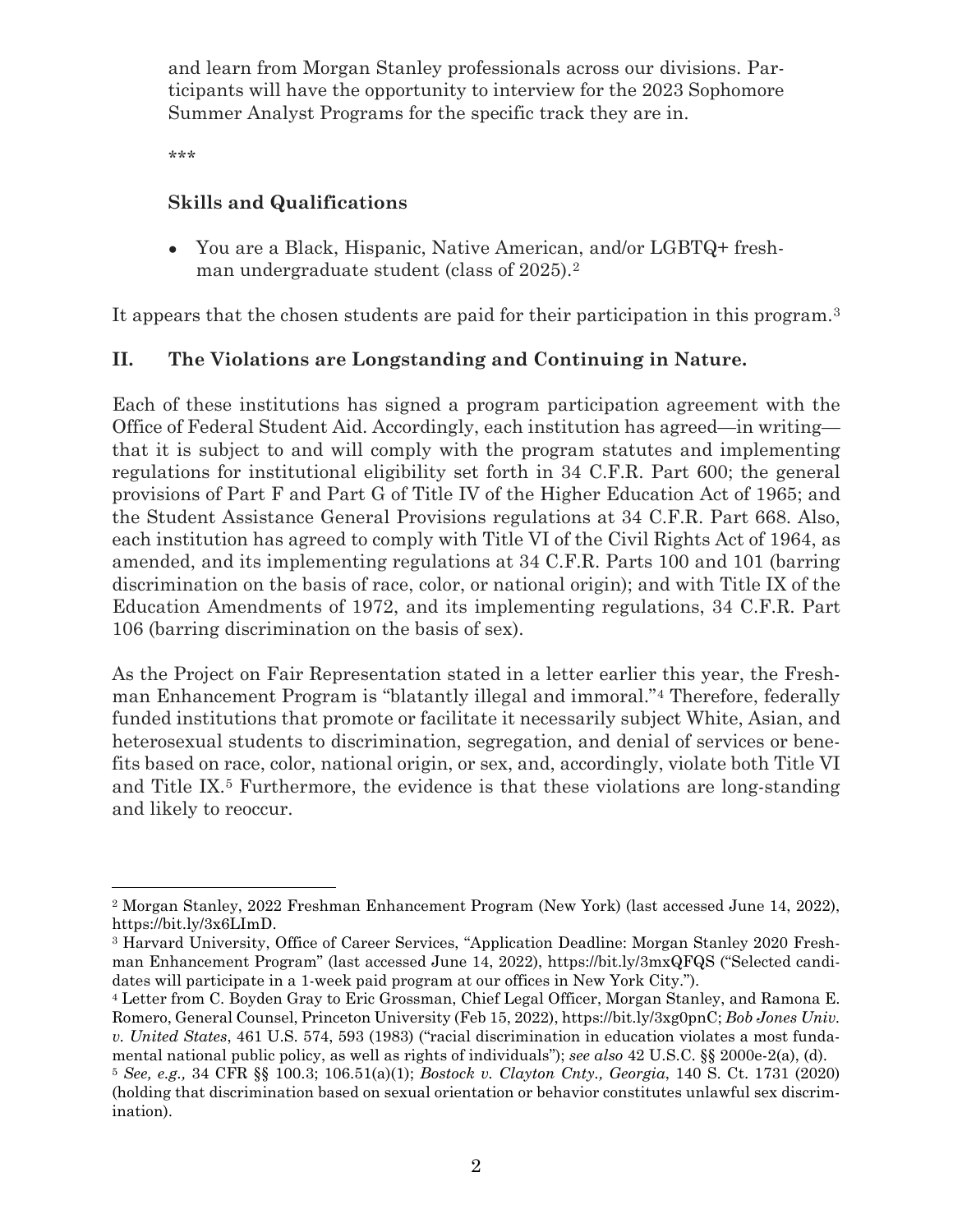For example, the University of Michigan's "University Career Center" advertised Morgan Stanley "internship opportunities [solely] for Black, Hispanic, Native American, and LGBT students," with an application date of January 22, 2017.[6](#page-2-0) Harvard University advertised the Freshman Enhancement Program, listing admission requirements including "You are a Black, Hispanic, Native American, and/or LGBTQ+ freshman undergraduate student (class of 2024)" with an application date of March 12, 2021[.7](#page-2-1) More recently, the University of Michigan posted that it was hosting an "informational session" on the Morgan Stanley Freshman Enhancement Program in January, 2022.<sup>8</sup> And, on or about February 1, 2022, Princeton freshmen reportedly received an email through the university inviting Freshman Enhancement Program applicants.[9](#page-2-3)

### **III. The Office of Federal Student Aid Should Investigate the Named Institutions.**

The Freshman Enhancement Program, and others of its ilk, are patently illegal.[10](#page-2-4) They are also deeply harmful. Discrimination based on immutable characteristics such as race, color, national origin, or sex "generates a feeling of inferiority as to their status in the community that may affect their hearts and minds in a way unlikely to ever be undone."[11](#page-2-5) More broadly, the discrimination highlighted in this case necessarily foments contention and resentment. Indeed, it is "odious and destructive."[12](#page-2-6) To make this concrete, imagine two sisters, both adopted by the same parents. One is African American, and one is Asian. Despite being raised by the same family, and attending the same schools, only one is permitted to apply for special consideration and treatment, while the other is denied equal opportunity due to something completely beyond her control—the race she was born into without choice. It truly "is a sordid business, this dividing us up" by race or sex.<sup>[13](#page-2-7)</sup>

To protect the rule of law, and to ensure that the program participation agreements mean what they say, Foreign Student Aid should investigate the named institutions.

[Signature on next page]

<span id="page-2-0"></span><sup>6</sup> Univ. of Michigan, University Career Center, "Morgan Stanley's Freshman Enhancement Program" (last accessed June 14, 2022), https://bit.ly/3MbVhGw.

<span id="page-2-1"></span><sup>7</sup> Application Deadline: Morgan Stanley Freshman Enhancement Program, Harvard University Career Services (last accessed June 14, 2022), https://bit.ly/3ztm9iC.

<span id="page-2-2"></span><sup>8</sup> Freshman Enhancement Program Information Session, University of Michigan (last Accessed June 14, 2022), https://bit.ly/3xzbGRm.

<span id="page-2-3"></span><sup>9</sup> Paul Mirengoff, *A Princeton-Morgan Stanley Joint Venture in Discrimination*, POWERLINE (Feb. 13, 2022), https://bit.ly/3MAyCnm.

<span id="page-2-4"></span><sup>10</sup> *Bob Jones Univ. v. United States*, 461 U.S. 574, 593 (1983) ("racial discrimination in education violates a most fundamental national public policy, as well as rights of individuals"); *see also* 42 U.S.C. §§ 2000e-2(a), (d).

<span id="page-2-5"></span><sup>11</sup> *Brown v. Bd. of Education*, 347 U.S. 483, 494 (1954).

<span id="page-2-6"></span><sup>12</sup> *Texas v. Johnson*, 491 U.S. 397, 418 (1989).

<span id="page-2-7"></span><sup>13</sup> *League of United Latin Am. Citizens v. Perry*, 548 U.S. 399, 511 (2006) (Roberts, C.J., concurring in part).